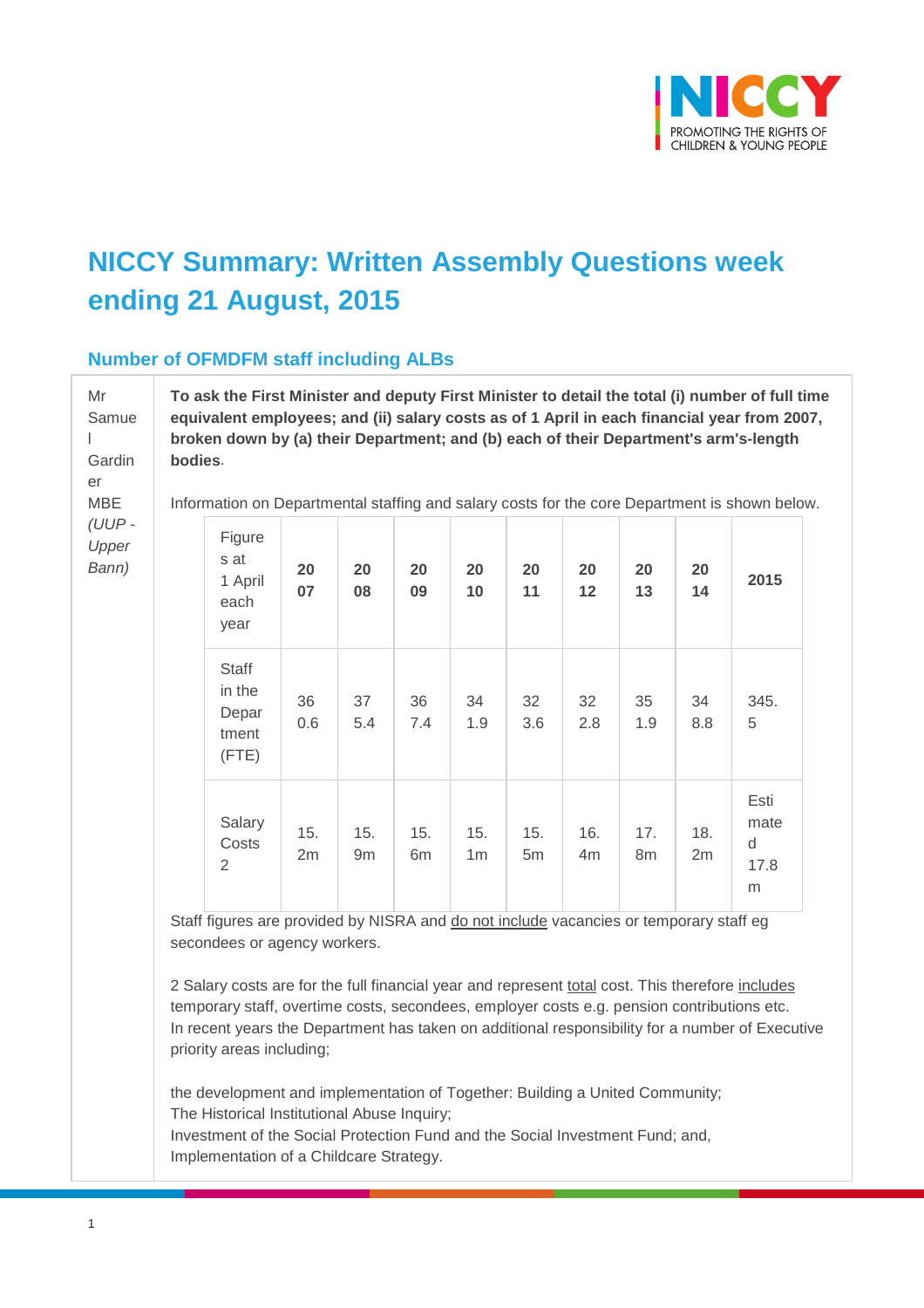

Additional resources including staffing were requested and approved in order to take this work forward.

It is also important to recognise that the Office of the First Minister and deputy First Minister covers a wide range of functions, many of them conferred on it by statute, including sponsorship of 13 Arm's Length Bodies (NI Memorial Fund and ERINI have been wound up) and that much of our work facilitates the business of other Ministers and their Departments.

As part of the plans to reduce the NICS from 12 Departments to 9, it is expected that the current staffing and financial costs will be significantly reduced when The Executive Office is formed.

|                                                               |                | 20<br>07       | 20<br>08 | 20<br>09       | 20<br>10              | 20<br>11              | 20<br>12              | 20<br>13              | 20<br>14              | 20<br>15      |
|---------------------------------------------------------------|----------------|----------------|----------|----------------|-----------------------|-----------------------|-----------------------|-----------------------|-----------------------|---------------|
| Office<br>of the<br>Attorn<br>ey<br>Gener<br>al               | St<br>aff      |                |          |                |                       | 19                    | 16                    | 15                    | 15                    | 14            |
|                                                               | Sa<br>lar<br>У |                |          |                |                       | 63<br>9k              | 96<br>2k              | 1.<br>04<br>${\sf m}$ | 1.<br>09<br>${\sf m}$ | 1.<br>18<br>m |
| Planni<br>ng &<br>Water<br>Appe<br>als<br>Com<br>missio<br>ns | St<br>aff      |                |          | 39<br>$.4\,$   | 39<br>$.4\,$          | 37<br>.1              | 37<br>$\cdot$ 3       | 35<br>$.6\,$          | 35<br>$.6\,$          | 33<br>$.4\,$  |
|                                                               | Sa<br>lar<br>У |                |          | 1.<br>79<br>m  | 1.<br>94<br>${\sf m}$ | 2.<br>01<br>${\sf m}$ | 1.<br>95<br>${\sf m}$ | 1.<br>85<br>${\sf m}$ | 1.<br>87<br>${\sf m}$ | 1.<br>81<br>m |
| Com<br>missio<br>n for<br>$\overline{V}$                      | St<br>aff      | $\overline{a}$ |          | $\overline{4}$ | $\overline{7}$        | 11                    | 11                    | 10                    | $\hbox{9}$            | 11            |

Information on staff and salary costs in arms length bodies is shown below.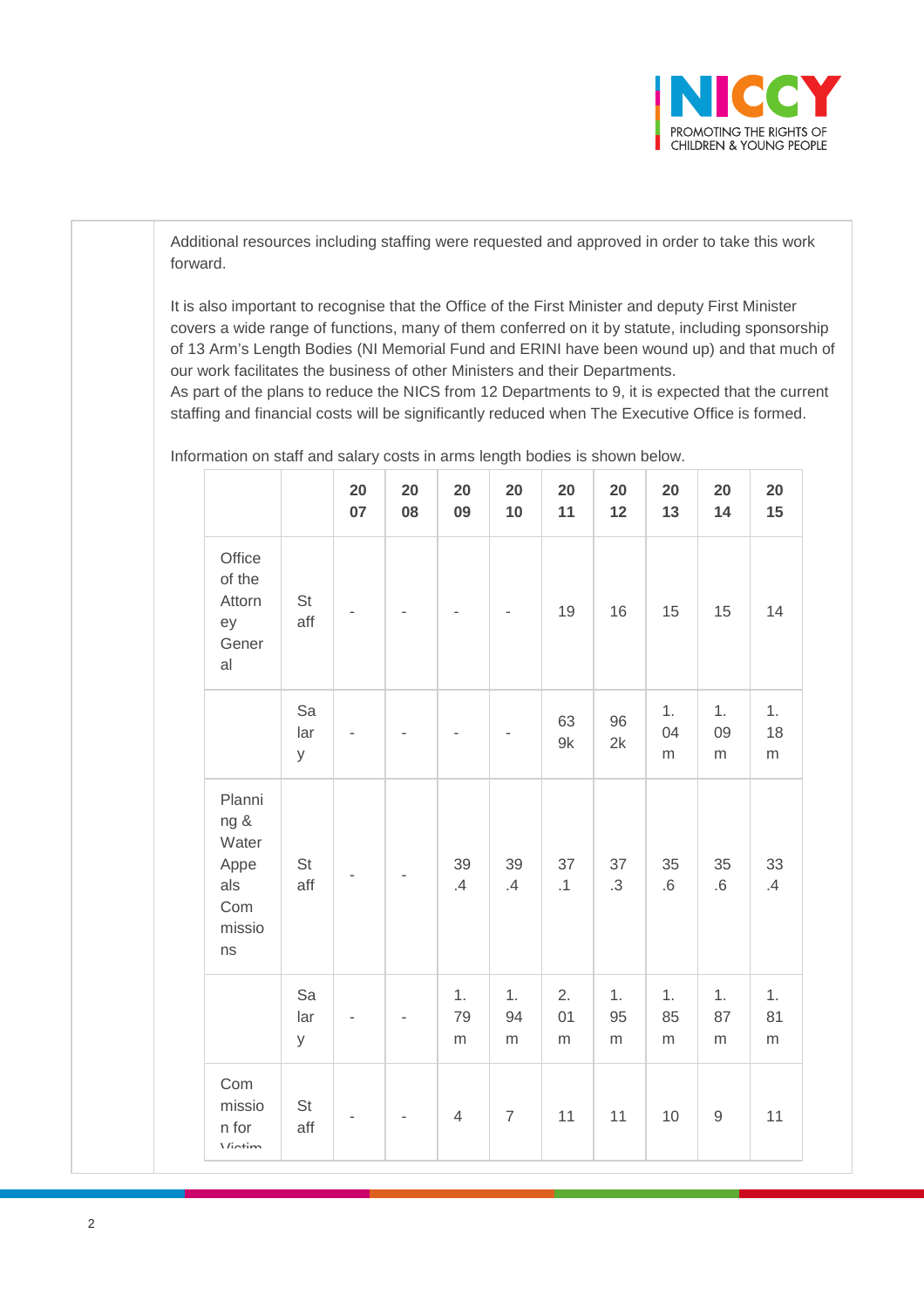

| $\sqrt{3}$ &<br>Surviv<br>ors                                                                               |                             |                          |                          |                               |                           |                               |                            |                           |                            |                                |
|-------------------------------------------------------------------------------------------------------------|-----------------------------|--------------------------|--------------------------|-------------------------------|---------------------------|-------------------------------|----------------------------|---------------------------|----------------------------|--------------------------------|
|                                                                                                             | Sa<br>lar<br>У              | $\overline{\phantom{a}}$ |                          | 30<br>$1\mathrm{k}$           | 47<br>$7\mathrm{k}$       | 53<br>$1\mathrm{k}$           | 59<br>$6\mathrm{k}$        | 42<br>$3\mathsf{k}$       | 40<br>$5\mathsf{k}$        | 41<br>$4\mathsf{k}$            |
| Victim<br>$\sqrt{s}$ &<br>Surviv<br>$_{\text{OTS}}$<br>Servic<br>$\mathsf{e}% _{0}\left( \mathsf{e}\right)$ | St<br>aff<br>$\mathfrak{S}$ | $\overline{\phantom{a}}$ | $\overline{\phantom{a}}$ | $\overline{\phantom{a}}$      | $\overline{\phantom{a}}$  | $\overline{\phantom{a}}$      | $\overline{\phantom{a}}$   | $\frac{25}{0.7}$          | 40                         | $32\,$<br>$.5\,$               |
|                                                                                                             | Sa<br>lar<br>У              | $\overline{a}$           |                          | ÷                             |                           | ÷                             | $\overline{\phantom{a}}$   | $57\,$<br>$7\mathsf{k}$   | 1.<br>36<br>${\sf m}$      | 1.<br>28<br>${\sf m}$          |
| Com<br>munit<br>y<br>Relati<br>ons<br>Coun<br>$\operatorname{cil}$                                          | St<br>aff<br>$\mathfrak{S}$ | $36\,$                   | 35                       | 42                            | 40                        | 51                            | 53                         | 44                        | 33                         | 23                             |
|                                                                                                             | Sa<br>lar<br>У              | 1.<br>19<br>${\sf m}$    | 1.<br>29<br>${\sf m}$    | 1.<br>53<br>${\sf m}$         | 1.<br>83<br>${\sf m}$     | 1.<br>43<br>${\sf m}$         | 1.<br>92<br>${\sf m}$      | 1.<br>61<br>${\sf m}$     | 1.<br>31<br>${\sf m}$      | 94<br>$5\mathsf{k}$            |
| $\mathsf{N}\mathsf{I}$<br>Memo<br>rial<br>Fund                                                              | St<br>aff                   | $\,6$                    | $\,6\,$                  | $\,6$                         | $\,$ 6 $\,$               | $\,6\,$                       | $\,6\,$                    | $\sqrt{3}$                | $\ensuremath{\mathsf{3}}$  | $\overline{\phantom{a}}$       |
|                                                                                                             | Sa<br>lar<br>У              | 18<br>0k                 | 17<br>$0\mathsf{k}$      | 15<br>$7\mathrm{k}$           | 16<br>$8\mathsf{k}$       | 16<br>6k                      | 16<br>$3\mathsf{k}$        | 13<br>$9\mathsf{k}$       | 50<br>k                    | $\overline{\phantom{a}}$       |
| Com<br>minnin                                                                                               | St<br>$\sim$ f f            | ÷                        | $\overline{\phantom{a}}$ | 4.<br>$\overline{\mathbf{A}}$ | 4.<br>$\pmb{\mathcal{A}}$ | 3.<br>$\overline{\mathbf{A}}$ | 3.<br>$\blacktriangleleft$ | 3.<br>$\pmb{\mathcal{A}}$ | 2.<br>$\blacktriangleleft$ | 2.<br>$\overline{\phantom{a}}$ |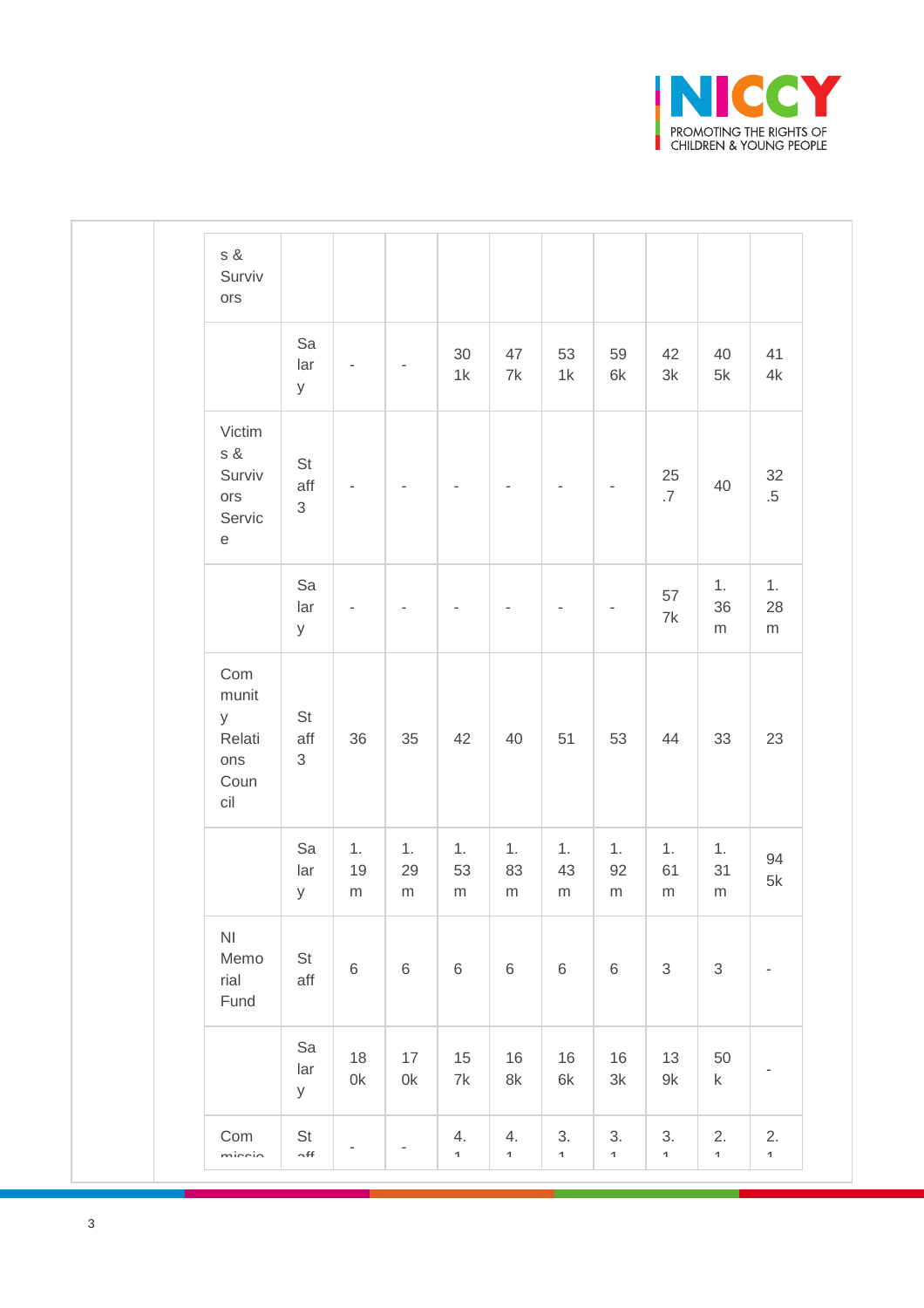

| ner<br>for<br>Public<br>Appoi<br>ntmen<br>$\mathsf{ts}$                                                     |                                    |                          |                         |                          |                          |                          |                              |                       |                       |                     |
|-------------------------------------------------------------------------------------------------------------|------------------------------------|--------------------------|-------------------------|--------------------------|--------------------------|--------------------------|------------------------------|-----------------------|-----------------------|---------------------|
|                                                                                                             | Sa<br>lar<br>У                     | $\overline{\phantom{m}}$ |                         | 15<br>0k                 | 15<br>6k                 | 14<br>$0\mathsf{k}$      | 96<br>$\sf k$                | 13<br>4k              | 11<br>6k              | $10$<br>7k          |
| N <sub>l</sub><br>Judici<br>al<br>Appoi<br>ntmen<br>$\sf{ts}$<br>Com<br>missio<br>$\boldsymbol{\mathsf{n}}$ | $\mathsf{St}$<br>aff<br>$\sqrt{3}$ | $\overline{\phantom{a}}$ |                         | $\overline{\phantom{a}}$ | $\overline{\phantom{a}}$ | $17\,$<br>$.2\,$         | 16<br>$.7\,$                 | 15<br>$\cdot$ 1       | 12<br>$.2\,$          | $10$<br>$\, 8$      |
|                                                                                                             | Sa<br>lar<br>У                     | $\overline{\phantom{a}}$ |                         | $\blacksquare$           | $\overline{\phantom{a}}$ | $77\,$<br>7k             | 78<br>1k                     | 72<br>$0\mathsf{k}$   | 69<br>2k              | 60<br>$3\mathsf{k}$ |
| Equali<br>ty<br>Com<br>missio<br>$n$ NI                                                                     | St<br>aff<br>$\mathfrak{S}$        | 13<br>1.<br>$\mathbf{1}$ | 12<br>6.<br>$\,$ 5 $\,$ | 13<br>$\overline{4}$     | 13<br>1.<br>$\,$ 5 $\,$  | 12<br>3.<br>$\mathbf{1}$ | 11<br>$8. \,$<br>$\,$ 5 $\,$ | 11<br>$\overline{2}$  | $10$<br>$\mathsf g$   | $95\,$<br>$\, 8$    |
|                                                                                                             | Sa<br>lar<br>У                     | 4.<br>26<br>${\sf m}$    | 4.<br>29<br>${\sf m}$   | 4.<br>57<br>m            | 4.<br>75<br>${\sf m}$    | 4.<br>68<br>m            | 4.<br>55<br>${\sf m}$        | 4.<br>63<br>${\sf m}$ | 4.<br>49<br>${\sf m}$ | 4.<br>$46\,$<br>m   |
| Com<br>missio<br>ner<br>for<br>Older<br>Peopl<br>$\mathop{\mathrm{e}}$                                      | St<br>aff                          |                          |                         |                          |                          | $\overline{\phantom{a}}$ | $\mathbf{1}$                 | $\mathbf{1}$          | $\,$ 5 $\,$           | $14$                |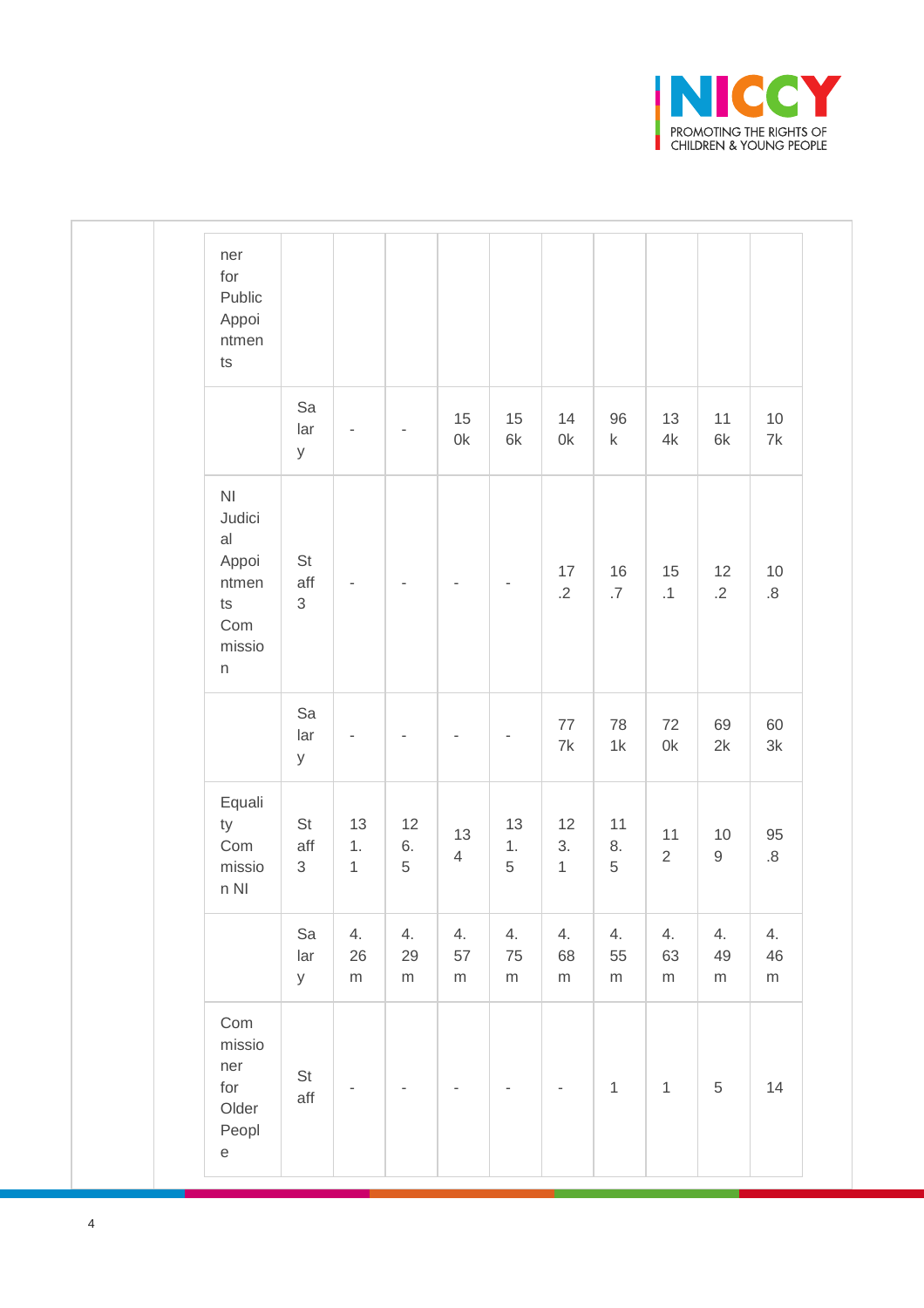

|                                                                                               | Sa<br>lar<br>У                         |                       |                       |                       |                       | $\overline{\phantom{a}}$ | 30<br>$\sf k$         | 92<br>$\sf k$         | 21<br>9k              | 55<br>$6k$               |
|-----------------------------------------------------------------------------------------------|----------------------------------------|-----------------------|-----------------------|-----------------------|-----------------------|--------------------------|-----------------------|-----------------------|-----------------------|--------------------------|
| Com<br>missio<br>ner<br>for<br>Childr<br>en &<br>Youn<br>$\mathsf g$<br>Peopl<br>$\mathsf{e}$ | $\mathsf{St}$<br>aff<br>$\mathfrak{S}$ | 26                    | 25                    | 28                    | 26                    | 24<br>$.5\,$             | 23<br>$.5\,$          | 23<br>$.5\,$          | 24<br>$.5\,$          | 24<br>$.5\,$             |
|                                                                                               | Sa<br>lar<br>У                         | 89<br>$5k$            | 91<br>0k              | 90<br>6k              | 95<br>$0\mathsf{k}$   | 1.<br>05<br>${\sf m}$    | 95<br>$8\mathsf{k}$   | 1.<br>07<br>${\sf m}$ | 1.<br>04<br>${\sf m}$ | 1.<br>04<br>${\sf m}$    |
| Strate<br>gic<br>Invest<br>ment<br>Board                                                      | $\mathsf{St}$<br>aff<br>$\sqrt{3}$     | 28                    | 26                    | 29                    | 33                    | 34                       | 44                    | 63                    | 73                    | 81                       |
|                                                                                               | Sa<br>lar<br>У                         | 2.<br>55<br>${\sf m}$ | 2.<br>35<br>${\sf m}$ | 2.<br>44<br>${\sf m}$ | 2.<br>25<br>${\sf m}$ | 2.<br>42<br>${\sf m}$    | 2.<br>81<br>${\sf m}$ | 3.<br>95<br>${\sf m}$ | 5.<br>11<br>${\sf m}$ | 6.<br>28<br>${\sf m}$    |
| llex<br>Urban<br>Rege<br>nerati<br>on<br>Comp<br>any                                          | $\mathsf{St}$<br>aff                   | $\,8\,$               | 11                    | 15                    | $16\,$                | 23                       | 27                    | 29                    | 28                    | 23                       |
|                                                                                               | Sa<br>lar<br>У                         | 48<br>0k              | 68<br>2k              | 76<br>4k              | 96<br>2k              | 94<br>$7\mathrm{k}$      | 1.<br>59<br>${\sf m}$ | 1.<br>44<br>${\sf m}$ | 1.<br>51<br>${\sf m}$ | 1.<br>33<br>${\sf m}$    |
| $M \cap \neg \wedge$                                                                          | $\mathbb{C}^{+}$                       |                       |                       |                       |                       |                          |                       | $\overline{A}$        | $\sim$                | $\overline{\phantom{a}}$ |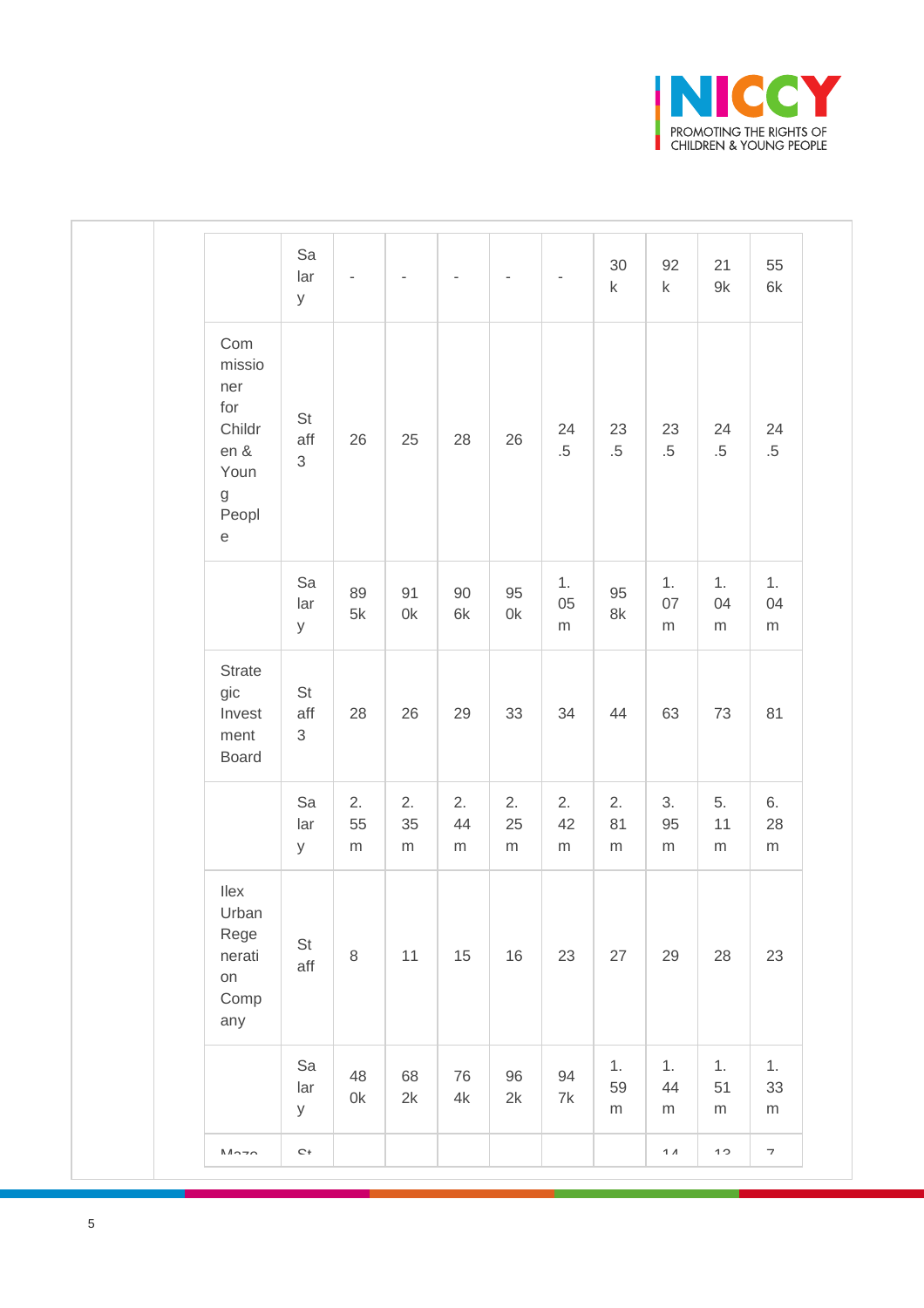

| Long<br>Kesh<br>Devel<br>opme<br>nt<br>Corpo<br>ration | aff<br>3       |                          |                     |          |          |                          |                     |                |          |          |
|--------------------------------------------------------|----------------|--------------------------|---------------------|----------|----------|--------------------------|---------------------|----------------|----------|----------|
|                                                        | Sa<br>lar<br>У | $\overline{\phantom{a}}$ |                     | ÷        |          | $\overline{\phantom{a}}$ | ٠                   | 57<br>8k       | 98<br>3k | 78<br>3k |
| Econo<br>mic<br>Rese<br>arch<br>Institu<br>te NI       | St<br>aff      | $\bar{ }$                | 14                  | 13       | 13       | 12                       | $\overline{4}$      | $\overline{a}$ | ٠        |          |
|                                                        | Sa<br>lar<br>У | $\overline{\phantom{a}}$ | 75<br>$5\mathsf{k}$ | 71<br>4k | 70<br>4k | 65<br>1k                 | 33<br>$8\mathrm{k}$ |                |          |          |

### **Update on plans for Strategy for Children and Young People**

| <b>AQO</b><br>$8435/11 -$<br>15 <sup>15</sup> | Mr<br>Alastair<br>Ross<br>$(DUP -$<br>East | To ask the First Minister and deputy First Minister<br>for an update on their plans to replace the current<br><b>Strategy for Children and Young People, which is</b><br>due to end in 2016.                                                                                                                                                                                                                                                                                                                                                | 11/06/2015 | 27/07/2015 |
|-----------------------------------------------|--------------------------------------------|---------------------------------------------------------------------------------------------------------------------------------------------------------------------------------------------------------------------------------------------------------------------------------------------------------------------------------------------------------------------------------------------------------------------------------------------------------------------------------------------------------------------------------------------|------------|------------|
|                                               | Antrim)                                    | The process to develop the new Children and Young<br>People's Strategy is underway. This has included<br>planning how the development of the new Strategy<br>will be taken forward through a co-design process.<br>Some of the actions we have taken to date include<br>an internal stock take of the existing strategy;<br>identification of all relevant stakeholders; and<br>preliminary engagement with sector representatives<br>to discuss how to ensure the Strategy can be<br>developed in the best interests of children and young |            |            |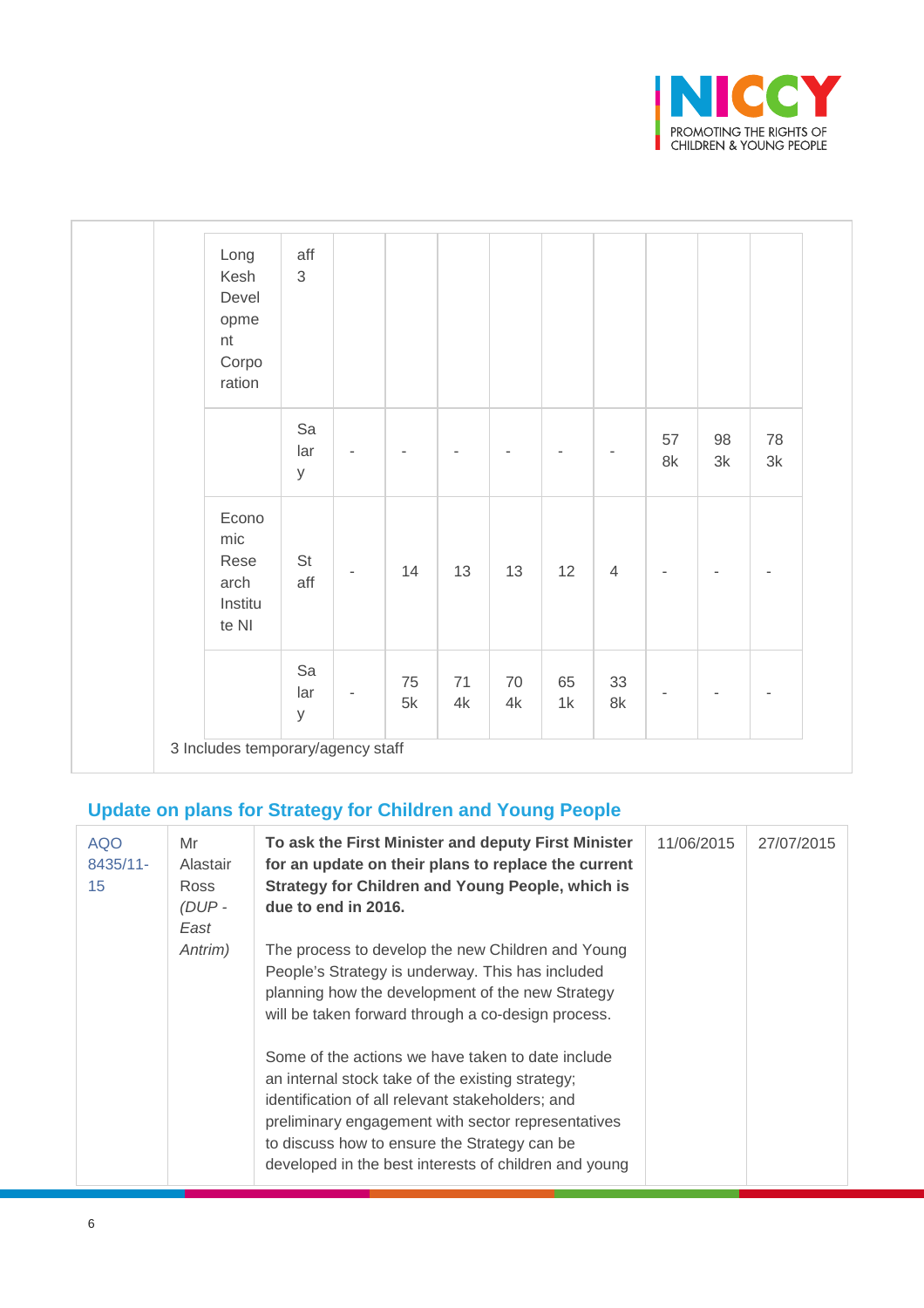

| people within our society.                                                                                                                                                                                                                                                                                                                   |  |
|----------------------------------------------------------------------------------------------------------------------------------------------------------------------------------------------------------------------------------------------------------------------------------------------------------------------------------------------|--|
| As a result of the initial engagement to date a<br>number of key issues have emerged that will support<br>more extensive discussion. It is our intention that the<br>new Strategy will be designed and developed in co-<br>operation with children and young people; parents<br>and representative community and voluntary<br>organisations. |  |

# **Development of a cross-departmental internet safety strategy**

| To ask the First Minister and deputy First<br>Mrs<br>Minister how their Department is contributing<br>Sandra<br>to the development of a cross-departmental<br>Overend<br>$(UUP -$<br>internet safety strategy.                                                                                                                                                                                                                                                                                                                                                                                                                                                                                                                                                                                                   | 10/06/2015 | 27/07/2015 |
|------------------------------------------------------------------------------------------------------------------------------------------------------------------------------------------------------------------------------------------------------------------------------------------------------------------------------------------------------------------------------------------------------------------------------------------------------------------------------------------------------------------------------------------------------------------------------------------------------------------------------------------------------------------------------------------------------------------------------------------------------------------------------------------------------------------|------------|------------|
| The Department works on a cross-departmental<br>Ulster)<br>basis with other relevant departments and<br>agencies which have a remit for policing,<br>regulating and raising public awareness around<br>internet use in order to protect children and young<br>people online.<br>Following the Executive's decision taken on 29<br>January 2015 to commission the Safeguarding<br>Board for Northern Ireland (SBNI) to develop an e-<br>safety strategy, the Department has agreed to<br>contribute £12,000 to this exercise.<br>The Department will also contribute to the<br>development of the cross-departmental internet<br>safety strategy through its participation in the<br>meetings of the Ministerial Coordination Group on<br>Suicide Prevention where the issue of internet<br>safety is considered. |            |            |
|                                                                                                                                                                                                                                                                                                                                                                                                                                                                                                                                                                                                                                                                                                                                                                                                                  |            |            |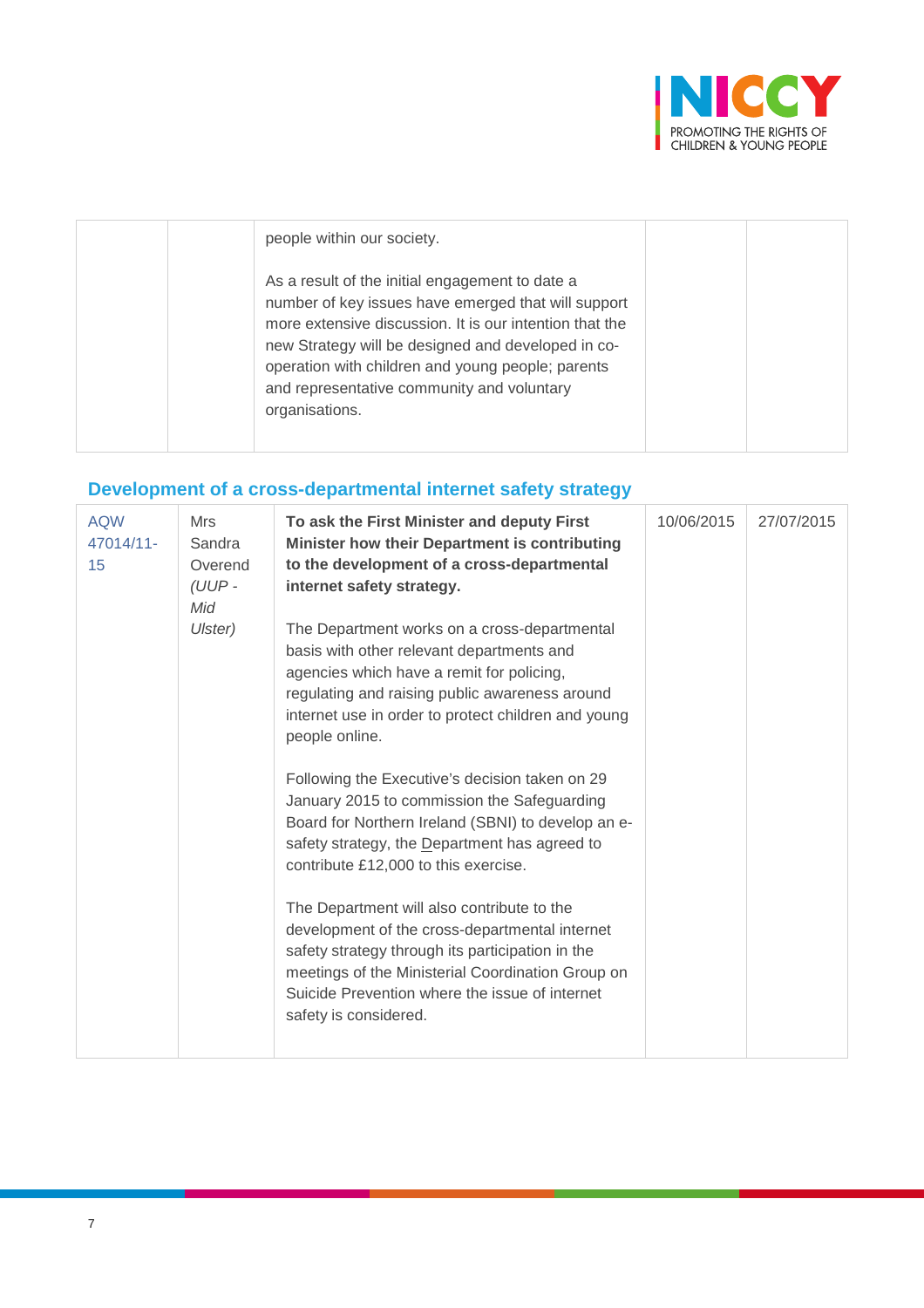

#### **Action to encourage young people to consider a career in agriculture**

| <b>AQW</b><br>48112/11-<br>15 | Mr<br>Stephen<br>Moutray<br>(DUP- | To ask the Minister of Agriculture and Rural Development what action her<br>Department is taking to encourage young people to consider a career in<br>agriculture.                                                                                                                                                                                                                                                                                                                                                 |
|-------------------------------|-----------------------------------|--------------------------------------------------------------------------------------------------------------------------------------------------------------------------------------------------------------------------------------------------------------------------------------------------------------------------------------------------------------------------------------------------------------------------------------------------------------------------------------------------------------------|
| Upper<br>Bann)                |                                   | My Department, through the College of Agriculture, Food and Rural Enterprise,<br>(CAFRE), delivers a planned programme of recruitment activities to encourage<br>young people to consider a career in Agriculture. The programme provides<br>information about Agriculture education programmes at Further and Higher<br>Education level at CAFRE. It also highlights career opportunities in the<br>agriculture industry. This information is provided by CAFRE staff through a<br>number of channels including:- |
|                               |                                   | careers talks to pupils in post primary schools, at careers fairs and careers<br>conventions;<br>open days at CAFRE Campuses;<br>public events such as Balmoral Show;<br>the College prospectus which provides course information and student /<br>graduate profiles;<br>the CAFRE website and social media pages; and<br>local press articles.                                                                                                                                                                    |

# **Comparative cost per pupil for NI with rest of the UK**

| <b>AQW</b><br>48185/11-<br>15 | Mr John<br><b>McCallister</b><br>(IND - South | To ask the Minister of Education for a comparative breakdown of the<br>cost per pupil with England, Scotland and Wales.                                                                                                                                                                                                                                                                                                                                                                                                                                                                                                        |
|-------------------------------|-----------------------------------------------|--------------------------------------------------------------------------------------------------------------------------------------------------------------------------------------------------------------------------------------------------------------------------------------------------------------------------------------------------------------------------------------------------------------------------------------------------------------------------------------------------------------------------------------------------------------------------------------------------------------------------------|
|                               | Down)                                         | My Department does not hold information on comparative costs per pupil.<br>It is difficult to make meaningful comparisons of per pupil funding across<br>different regions because the other jurisdictions calculate these figures using<br>different categories and different elements within those categories.<br>Differences in levels of delegation and in arrangements for distribution of<br>central funding add a further layer of complexity. Some funding streams do<br>not have equivalents across the countries and differences in spend must be<br>considered in the context of different levels of relative need. |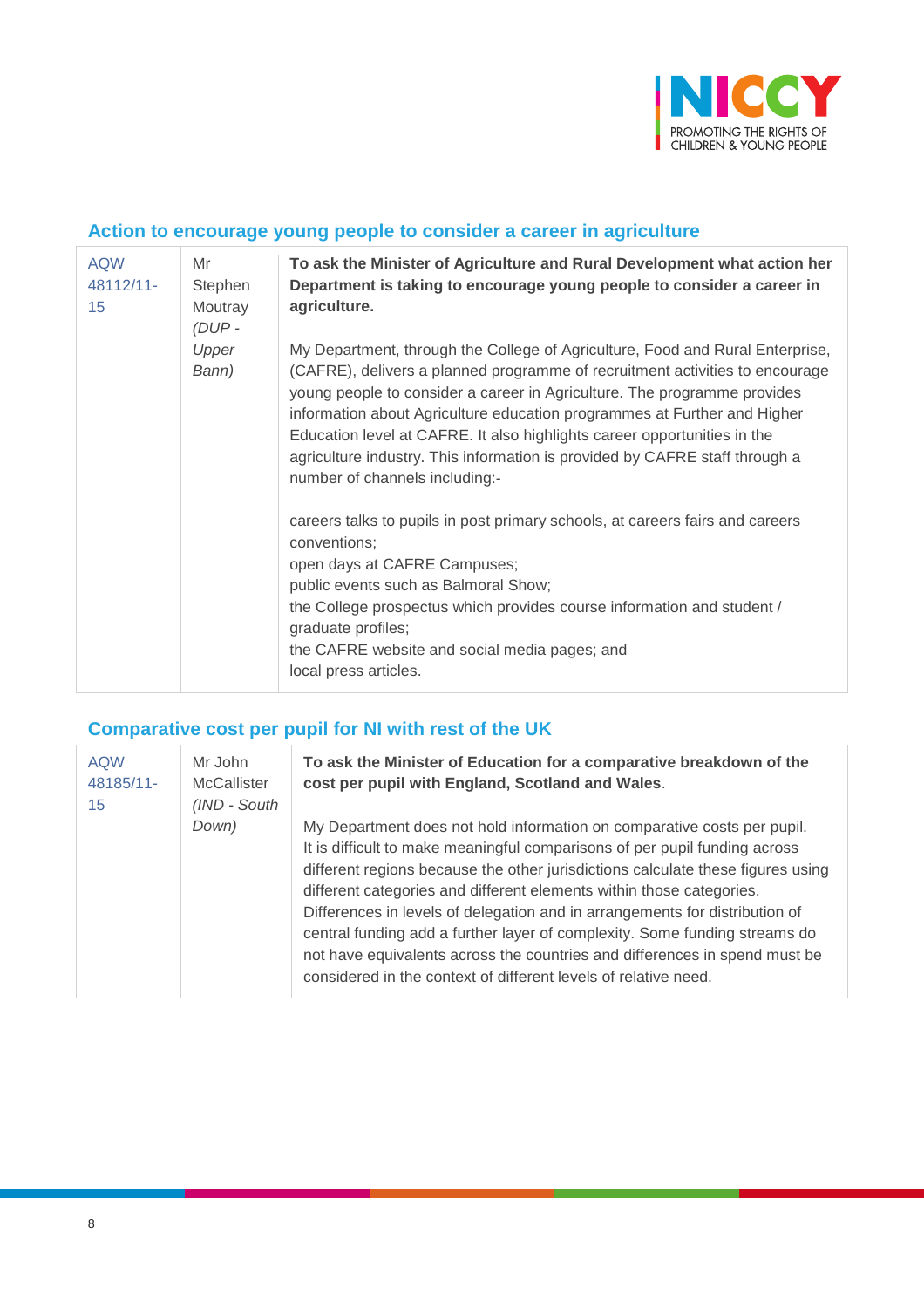

#### **Interim evaluation of the Pathways to Success strategy**

| <b>AQW</b><br>47839/11-<br>15 | Ms Claire<br>Sugden<br>(IND - East<br>Londonderry) | To ask the Minister for Employment and Learning, pursuant to AQW<br>47059/11-15, whether the formal interim evaluation of the Pathways to<br>Success strategy included questions which specifically asked young<br>people and the organisations representing them for their assessment<br>of the Pathways for Young People Education Maintenance<br>Allowance.                                                                                                                                                                                   |
|-------------------------------|----------------------------------------------------|--------------------------------------------------------------------------------------------------------------------------------------------------------------------------------------------------------------------------------------------------------------------------------------------------------------------------------------------------------------------------------------------------------------------------------------------------------------------------------------------------------------------------------------------------|
|                               |                                                    | The formal interim evaluation conducted a range of investigations with<br>young people, both individually and collectively as part of the Youth<br>Forum, and the organisations representing them. It did not directly pose<br>questions regarding Education Maintenance Allowance (EMA), but rather<br>sought to draw out the opinions of individuals and groups on incentives to<br>participation. It did not find any significant opinion, either way, on the issue<br>of financial incentives being useful or not in attracting young people |

### **Specialist services for children with ADHD**

| <b>AQW</b><br>48027/11-<br>15 | Mr Chris<br>Lyttle<br>$(APNI -$<br>East | To ask the Minister of Health, Social Services and Public Safety what<br>strategies his Department has in place for the provision of specialist<br>services for children with Attention Deficit and Hyperactivity Disorder.                                                                                                                                                                                                                                                                                                                                              |
|-------------------------------|-----------------------------------------|--------------------------------------------------------------------------------------------------------------------------------------------------------------------------------------------------------------------------------------------------------------------------------------------------------------------------------------------------------------------------------------------------------------------------------------------------------------------------------------------------------------------------------------------------------------------------|
|                               | Belfast)                                | There are no specific strategies for the provision of specialist services for<br>children with Attention Deficit and Hyperactivity Disorder (ADHD)<br>For children and young people under the age of 18, ADHD services are<br>provided by Child and Adolescent Mental Health Services (CAMHS), which<br>liaise closely with other relevant health and social services, and external<br>agencies such as education. Interventions for children with ADHD include<br>psychological therapies, behaviour management strategies and, in some<br>cases, medical intervention. |

# **Progress on Paediatric cardiac surgery arrangements**

| <b>AQW</b><br>47992/11-<br>15 | Mr<br>Gordon<br>Dunne<br>$(DUP -$ | To ask the Minister of Health, Social Services and Public Safety for his<br>assessment of progress on the Paediatric Congenital Cardiac Surgery<br>arrangements which are now in place with the Republic of Ireland.                                                                                                                              |
|-------------------------------|-----------------------------------|---------------------------------------------------------------------------------------------------------------------------------------------------------------------------------------------------------------------------------------------------------------------------------------------------------------------------------------------------|
|                               | North<br>Down)                    | The all-island Congenital Heart Disease Network Board has met monthly<br>since April 2015. The Board has formed subgroups to plan and implement the<br>phased transfer of surgery and cardiac catheterisation to Dublin from Belfast.<br>All Northern Ireland patients requiring cardiac catheterisation now undergo<br>this procedure in Dublin. |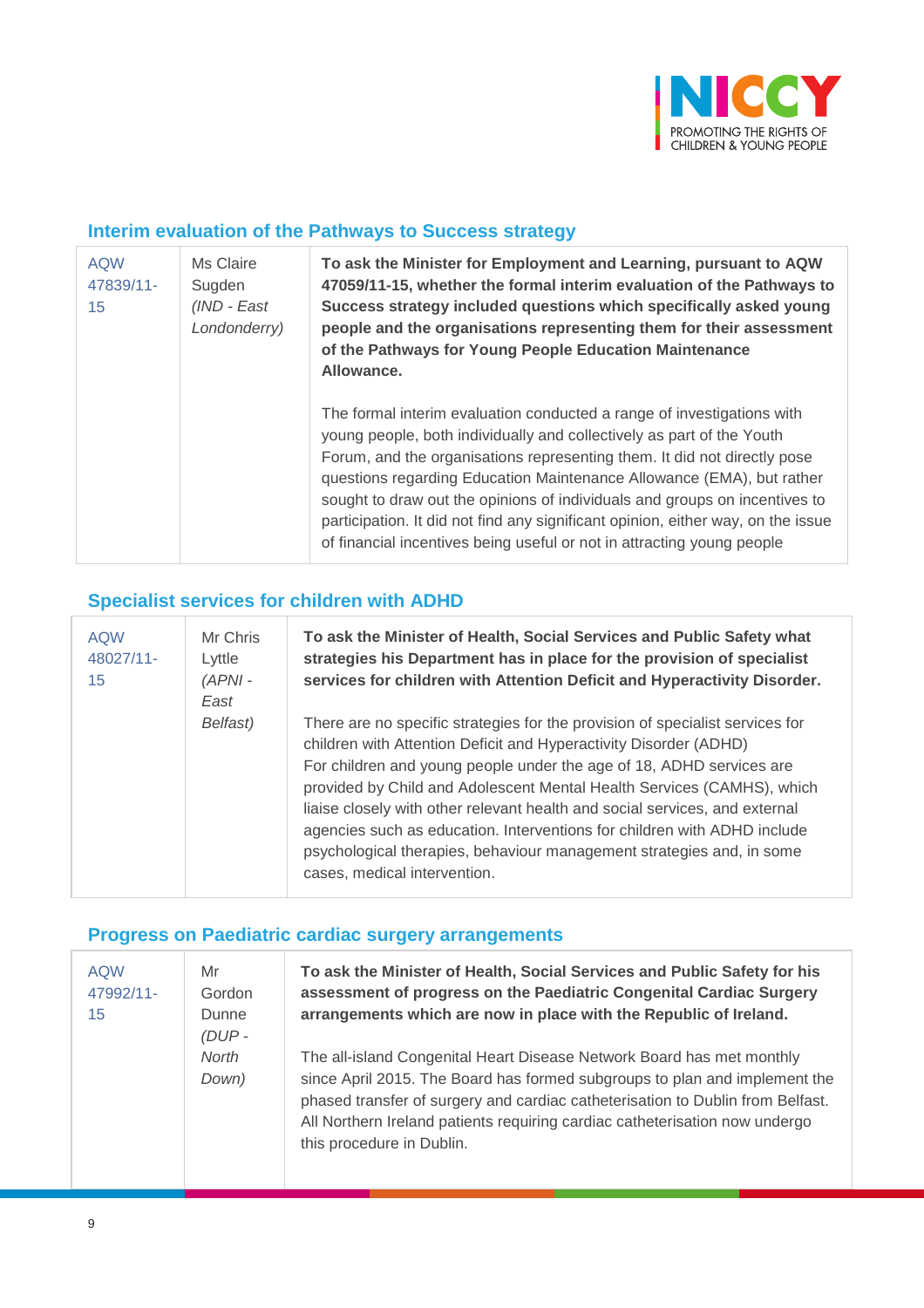

|  | Arrangements are also in place for any emergency cases, as well as babies<br>who are fetally diagnosed in Belfast with heart conditions, to be transferred to<br>Dublin as required. The appointment of an additional Family Liaison Nurse<br>and a Network Manager is expected this month. Good progress is therefore<br>being made with implementing the International Working Group's<br>recommendations. However, we remain reliant on the majority of elective<br>procedures being carried out by specialist heart centres in England until<br>sufficient capacity has been developed in Dublin to accommodate Northern<br>Ireland patients. In addition to this, a Northern Ireland Implementation<br>Subgroup is planning the implementation of proposals put forward by Belfast<br>Trust cardiologists to strengthen the Northern Ireland hub in the all-island<br>network. |
|--|-------------------------------------------------------------------------------------------------------------------------------------------------------------------------------------------------------------------------------------------------------------------------------------------------------------------------------------------------------------------------------------------------------------------------------------------------------------------------------------------------------------------------------------------------------------------------------------------------------------------------------------------------------------------------------------------------------------------------------------------------------------------------------------------------------------------------------------------------------------------------------------|
|--|-------------------------------------------------------------------------------------------------------------------------------------------------------------------------------------------------------------------------------------------------------------------------------------------------------------------------------------------------------------------------------------------------------------------------------------------------------------------------------------------------------------------------------------------------------------------------------------------------------------------------------------------------------------------------------------------------------------------------------------------------------------------------------------------------------------------------------------------------------------------------------------|

# **Update on establishing a NI Youth Assembly**

| <b>AQW</b><br>47650/11-<br>15 | Mr Chris<br>Lyttle<br>$(APNI -$<br>East<br>Belfast) | To ask the Assembly Commission for an update on the establishment of<br>a Northern Ireland Youth Assembly.                                                                                                                                                                                                                                                                                                                                                                                                                                                                                                                                                                                                                                                                                                                                                                                                                                                                                                                              |
|-------------------------------|-----------------------------------------------------|-----------------------------------------------------------------------------------------------------------------------------------------------------------------------------------------------------------------------------------------------------------------------------------------------------------------------------------------------------------------------------------------------------------------------------------------------------------------------------------------------------------------------------------------------------------------------------------------------------------------------------------------------------------------------------------------------------------------------------------------------------------------------------------------------------------------------------------------------------------------------------------------------------------------------------------------------------------------------------------------------------------------------------------------|
|                               |                                                     | Due to financial constraints, the Assembly was unable to proceed with plans<br>to establish a Youth Assembly.                                                                                                                                                                                                                                                                                                                                                                                                                                                                                                                                                                                                                                                                                                                                                                                                                                                                                                                           |
|                               |                                                     | In 2010, a Youth Panel of 30 16 to 18 year olds was recruited to develop<br>proposals for a Youth Assembly. Following a year of research and<br>consultation, the Youth Panel presented its proposals to the Assembly<br>Commission. To date, funds have not been available to implement these<br>proposals.                                                                                                                                                                                                                                                                                                                                                                                                                                                                                                                                                                                                                                                                                                                            |
|                               |                                                     | The Assembly Commission remains committed to engaging with young<br>people. The Education Service continues to work with schools and the youth<br>sector to increase young people's understanding of the work of the Assembly<br>and encourage engagement in the democratic process. The 'Let's Talk' series<br>of events brings young people and politicians together for panel question and<br>answer sessions and round table discussions. The Education Service has<br>been working closely with Assembly Committees to consult young people<br>about legislation and inquiry issues. It has recently assisted the Education<br>Committee on its inquiries into Shared and Integrated Education, and the<br>Education and Training Inspectorate; the OFMdFM Committee on the<br>Together: Building a United Community (TBUC) Strategy; and the<br>Environment Committee on the Road Traffic Bill's proposals regarding learner<br>and new drivers. The Assembly Commission is keen to encourage more of<br>this kind of engagement. |